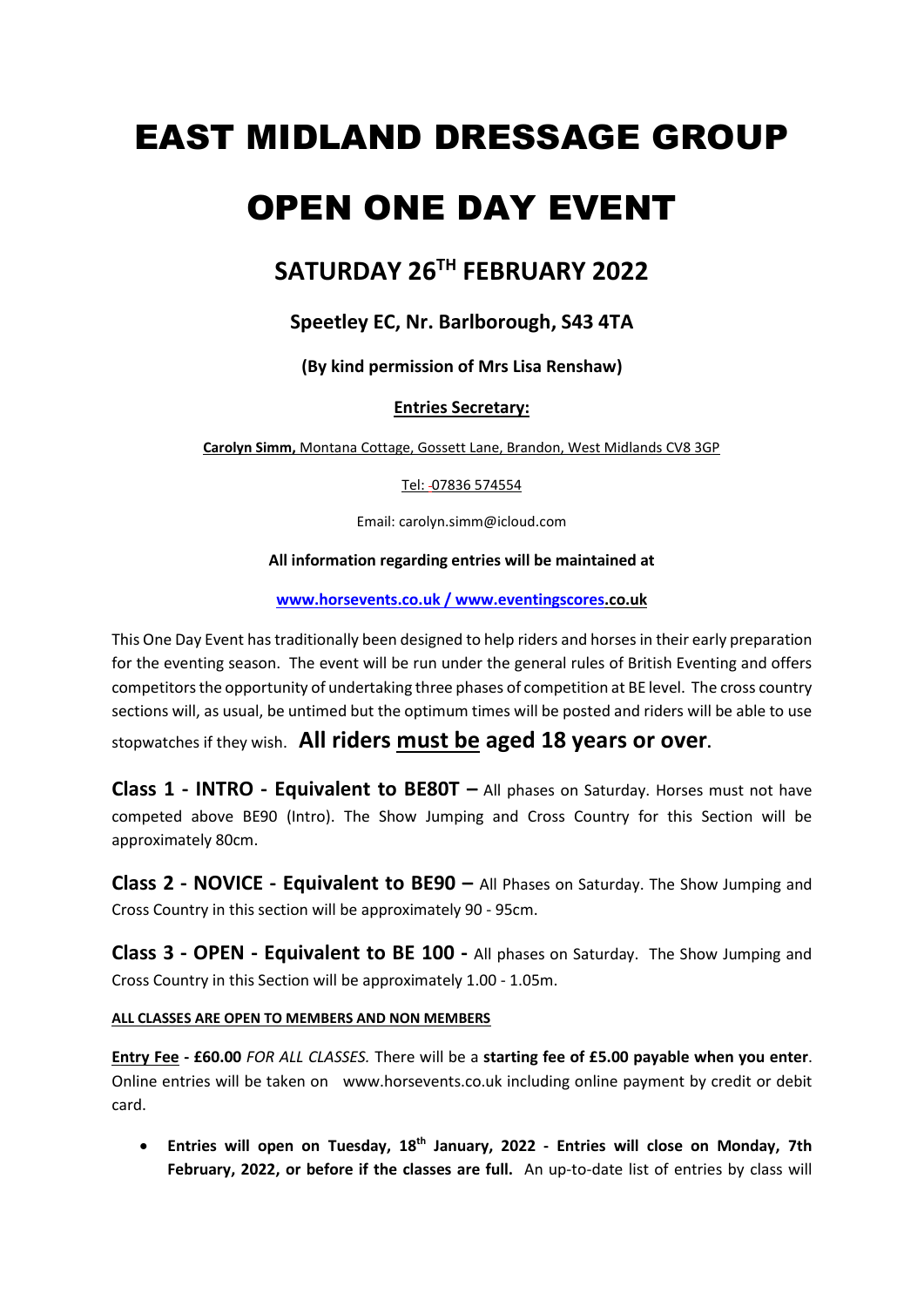appear on the website [www.horsevents.co.uk](http://www.horsevents.co.uk/) / [www.eventingscores.co.uk](http://www.eventingscores.co.uk/) LATE ENTRIES WILL BE ACCEPTED IF SPACE PERMITS.

A Wait list will be maintained and full details will be posted on the [www.horsevents.co.uk/](http://www.horsevents.co.uk/) [www.eventingscores.co.uk](http://www.eventingscores.co.uk/) websites, as will be names of competitors whose entries have been accepted. Competitors are advised to check the website regularly.

#### **Withdrawals**

Withdrawals on or prior to 7th February 2022 will receive a full refund. Withdrawals on or after 8th February 2022 will receive a full refund less a £10.00 administration charge only when the place can be filled from the waitlist. Other withdrawals by 6.00 pm on Monday, 21st February.

**In case of abandonment,** we will change from an ODE to arena eventing should the running of the event be compromised prior. This will be decided by/on the 21st February 2022 at the latest. *Each competitor has the choice to opt out of the change to arena eventing by emailing [emdgode@googlemail.com](mailto:emdgode@googlemail.com) by 7th February 2022 and if this occurs will be given a full refund less £10 administration charge if they do so. Please note if you do not opt out your entry will still be charged to you accordingly*. In the event of a change of format all competitors that still compete will be reimbursed £25.00. More information on how to claim this back will be released should this occur. The classes will run at the same height and the prize money will change to reflect the entry fee and number of entries but 1<sup>st</sup> and 2<sup>nd</sup> place will still exceed the entry fee. For more information regarding this please emai[l emdgode@gmail.com.](mailto:emdgode@gmail.com) In case of abandonment on the day of competition please call 07470 366019 or 07976 566262

# **Prizes**

Classes 1 and 2 and 3 - Each Section -  $1^{st}$  £70.00,  $2^{nd}$  £65.00,  $3^{rd}$  £60.00

With Rosettes to 10<sup>th</sup> place in each Section.

# **THERE WILL BE A ROSETTE AND SPECIAL PRIZE IN EACH SECTION FOR THE HIGHEST PLACED PAID UP EMDG MEMBER.**

# *PLEASE NOTE: THERE WILL BE NO OFFICIAL PRIZE GIVING TO MINIMISE THE SPREAD OF COVID. ALL PRIZES WILL BE AVAILABLE TO COLLECT FROM THE SECRETARY ONCE THE CLASS HAS ENDED AND RESULTS HAVE BEEN POSTED. FACE MASKS MUST BE WORN INDOORS.*

#### **Dressage Tests**

- Class 1 BE 90 Dressage Test 91 (2009)
- Class 2 BE 90 Dressage Test 97 (2016)
- Class 3 BE 100 Dressage Test 102 (2010)

**Starting Times** will be available on www.eventingscores.co.uk on Thursday, 24th February 2022 from 7.00pm or by phone 07836 574554 between 7 and 8pm. Times will also be posted at the secretaries' tent.